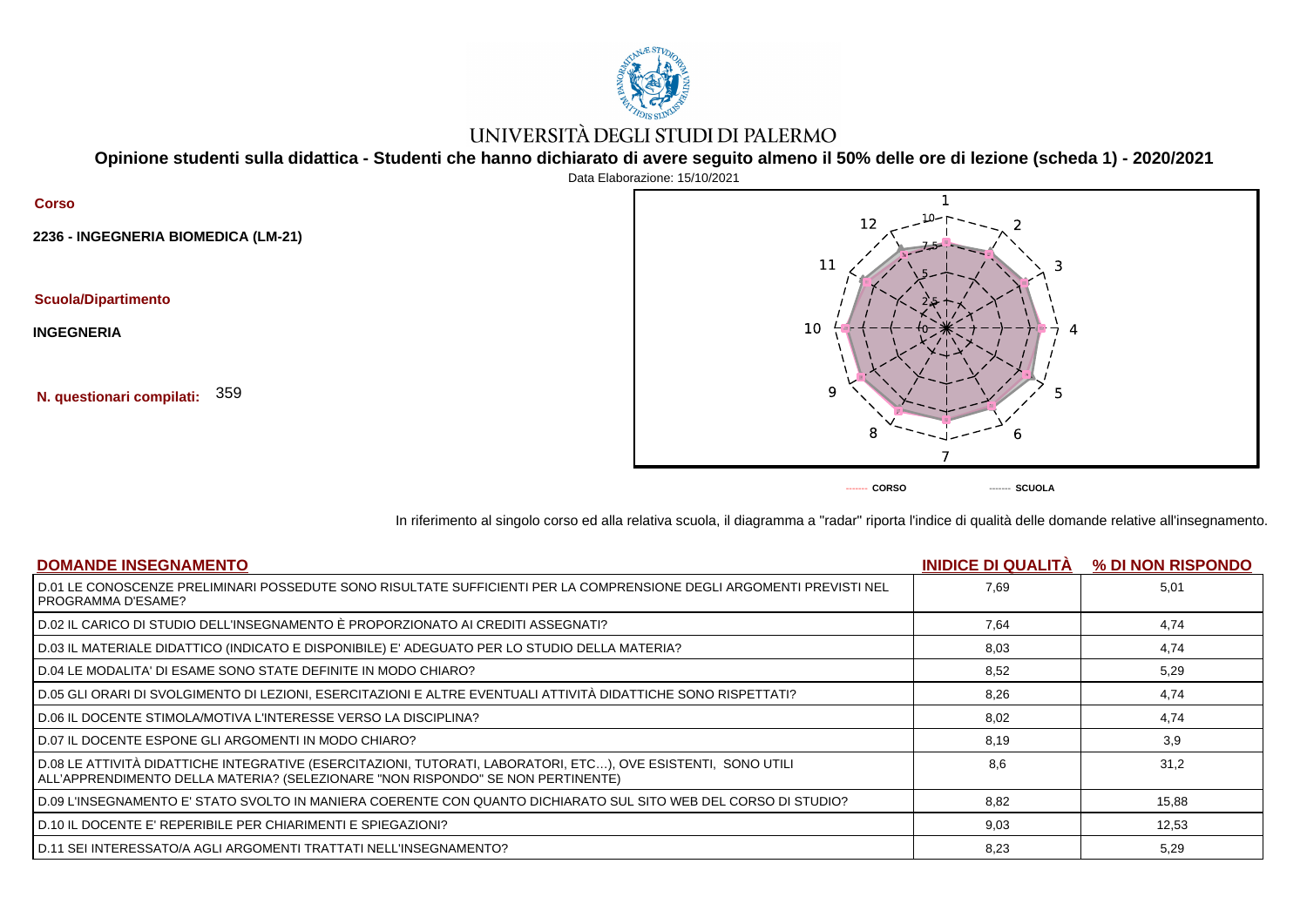| <b>DOMANDE INSEGNAMENTO</b>                                                                                                                                     | <b>INIDICE</b><br>∶ DI QUALITA | % DI NON RISPONDO |
|-----------------------------------------------------------------------------------------------------------------------------------------------------------------|--------------------------------|-------------------|
| I D.12 SEI COMPLESSIVAMENTE SODDISFATTO DI COME E' STATO SVOLTO QUESTO INSEGNAMENTO. ANCHE NEL CASO IN CUI QUESTO SIA<br>STATO FRUITO CON MODALITA' A DISTANZA? | 7,59                           | 5,85              |

## **INFO STUDENTE E SUGGERIMENTI**

|                                                                                                                                | 1° IN CORSO                                 |                                          | 2° IN CORSO                                | 3° IN CORSO                                                                                    |                                                                                                                                                                        | 4° IN CORSO         |                                                                                                                                                                                               | 5° IN CORSO |                    | 6° IN CORSO                               | <b>FUORI CORSO</b> |  |
|--------------------------------------------------------------------------------------------------------------------------------|---------------------------------------------|------------------------------------------|--------------------------------------------|------------------------------------------------------------------------------------------------|------------------------------------------------------------------------------------------------------------------------------------------------------------------------|---------------------|-----------------------------------------------------------------------------------------------------------------------------------------------------------------------------------------------|-------------|--------------------|-------------------------------------------|--------------------|--|
| ANNO DI CORSO                                                                                                                  | 75.77                                       |                                          | 24,23                                      | $\mathbf 0$                                                                                    |                                                                                                                                                                        | $\Omega$            |                                                                                                                                                                                               | $\mathbf 0$ |                    | $\mathbf 0$                               | $\mathbf 0$        |  |
|                                                                                                                                | <b>LICEO</b><br><b>CLASSICO</b>             | <b>LICEO SOCIO-</b><br><b>PEDAGOGICO</b> | <b>IST. TECNICO</b><br><b>PER GEOMETRI</b> |                                                                                                | <b>LICEO</b><br><b>SCIENTIFICO</b>                                                                                                                                     | <b>IST. TECNICO</b> | <b>COMMERCIALE PROFESSIONALE</b>                                                                                                                                                              | IST.        | <b>ALTRI LICEI</b> | <b>IST. TECNICO</b><br><b>INDUSTRIALE</b> | <b>ALTRO</b>       |  |
| SCUOLA SECONDARIA DI<br><b>PROVENIENZA</b>                                                                                     | 20,61                                       | 0,84                                     |                                            | 0,84                                                                                           | 77,16<br>0                                                                                                                                                             |                     |                                                                                                                                                                                               | 0,56        | 0                  | 0                                         | $\mathbf 0$        |  |
|                                                                                                                                |                                             | <b>IN SEDE</b>                           |                                            |                                                                                                |                                                                                                                                                                        |                     | <b>FUORI SEDE PENDOLARE</b>                                                                                                                                                                   |             |                    | <b>FUORI SEDE STANZIALE</b>               |                    |  |
| <b>RESIDENZA</b>                                                                                                               |                                             | 33,98                                    |                                            |                                                                                                |                                                                                                                                                                        | 32,03               |                                                                                                                                                                                               |             | 33,98              |                                           |                    |  |
|                                                                                                                                | $0 - 30$                                    | $31 - 60$                                | 61-90                                      | $91 - 120$                                                                                     |                                                                                                                                                                        | 121-150             | 151-180                                                                                                                                                                                       | 181-210     | 211-240            | 241-270                                   | 271-300            |  |
| NUMERO TOTALE DI CREDITI<br>ACQUISITI ALLA DATA DELLA<br><b>RILEVAZIONE</b>                                                    | 65,46                                       | 19,22                                    | 5,57                                       | 1,39                                                                                           |                                                                                                                                                                        | 0,56                | 1,67                                                                                                                                                                                          | 5,01        | 1,11               | $\mathbf 0$                               | $\mathbf 0$        |  |
|                                                                                                                                | <b>ESCLUSIVAMENTE IN</b><br><b>PRESENZA</b> |                                          |                                            | SIMULTANEAMENTE IN<br>PRESENZA O IN MODALITÀ<br><b>BLENDED (IN PARTE A</b><br><b>DISTANZA)</b> | <b>ESCLUSIVAMENTE A</b><br>DISTANZA,<br><b>PREVALENTEMENTE IN</b><br><b>MODALITÀ SINCRONA</b>                                                                          |                     | <b>ESCLUSIVAMENTE A</b><br>DISTANZA,<br>PREVALENTEMENTE IN<br><b>MODALITÀ ASINCRONA (CON</b><br>PUBBLICAZIONE DI LEZIONI<br><b>REGISTRATE ED EVENTUALI</b><br><b>INCONTRI CON IL DOCENTE)</b> |             |                    | <b>NON RISPONDO</b>                       |                    |  |
| L'INSEGNAMENTO È STATO EROGATO<br>DAL DOCENTE                                                                                  | $\Omega$                                    |                                          |                                            | 42,62                                                                                          |                                                                                                                                                                        | 34,26               |                                                                                                                                                                                               | 11,42       |                    |                                           | 11,7               |  |
|                                                                                                                                | <b>INTERAMENTE IN PRESENZA</b>              |                                          |                                            | <b>PREVALENTEMENTE IN</b><br><b>DEL MONTE ORE TOTALE)</b>                                      | PARZIALMENTE IN PRESENZA ESCLUSIVAMENTE A DISTANZA<br>PRESENZA (PER OLTRE IL 75% E PARZIALMENTE A DISTANZA<br>(CIRCA IL 50% DELLE ORE PER<br><b>CIASCUNA MODALITÀ)</b> |                     |                                                                                                                                                                                               |             |                    | <b>NON RISPONDO</b>                       |                    |  |
| IN CASO DI DIDATTICA "BLENDED" O DI<br>LEZIONI RESE DISPONIBILI IN<br>PIATTAFORMA, HAI SCELTO DI<br>FREQUENTARE L'INSEGNAMENTO | 6,41                                        |                                          |                                            | 8,64                                                                                           |                                                                                                                                                                        | 22,01               |                                                                                                                                                                                               | 23,96       |                    |                                           | 39                 |  |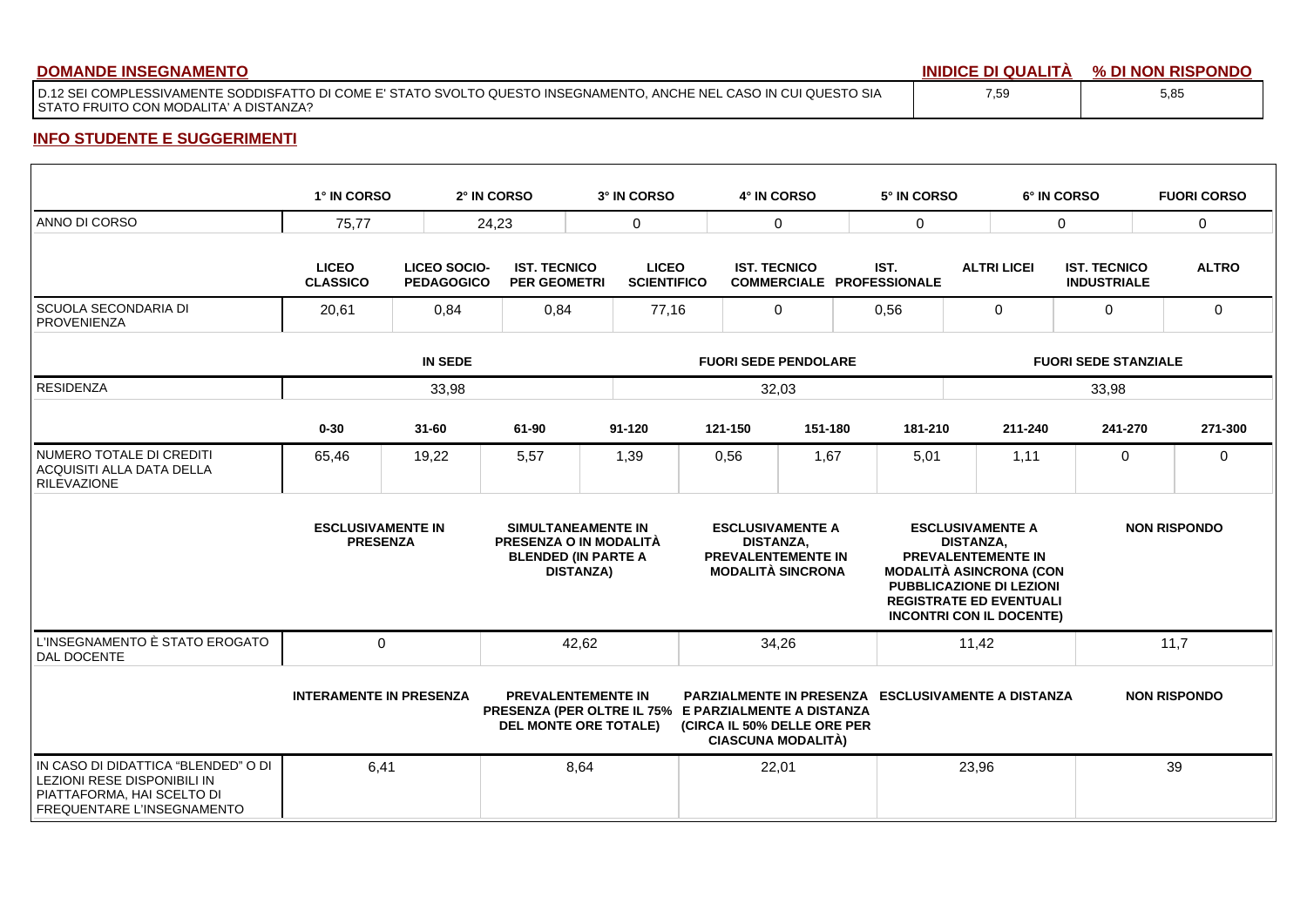|                                                                                                                                                                                          |                                                                                                                    | SÌ               |                                                                                                                 |                                                                               | <b>NO</b> |                                                           |                                                                  |                         | <b>SOLO IN PARTE</b>                                                            |            | <b>NON RISPONDO</b> |                     |                               |
|------------------------------------------------------------------------------------------------------------------------------------------------------------------------------------------|--------------------------------------------------------------------------------------------------------------------|------------------|-----------------------------------------------------------------------------------------------------------------|-------------------------------------------------------------------------------|-----------|-----------------------------------------------------------|------------------------------------------------------------------|-------------------------|---------------------------------------------------------------------------------|------------|---------------------|---------------------|-------------------------------|
| INDIPENDENTEMENTE DALLA<br>MODALITÀ DI EROGAZIONE<br>DELL'INSEGNAMENTO, IL DOCENTE HA<br><b>RESO DISPONIBILI LE SUE LEZIONI</b><br><b>REGISTRATE SU PIATTAFORMA?</b>                     |                                                                                                                    | 75,77            |                                                                                                                 |                                                                               | 12,81     |                                                           |                                                                  | 1,95                    |                                                                                 |            | 9,47                |                     |                               |
|                                                                                                                                                                                          | <b>TRAMITE</b><br><b>RICEVIMENTO SU</b><br>PIATTAFORMA,<br><b>NEGLI ORARI</b><br>PREDEFINITI DAL<br><b>DOCENTE</b> |                  | <b>TRAMITE</b><br><b>APPUNTAMENTI A</b><br><b>RICHIESTA SU</b><br><b>PIATTAFORMA</b>                            | <b>TRAMITE EMAIL</b>                                                          |           |                                                           | <b>TRAMITE CHAT O</b><br>PER TELEFONO, SU<br><b>APPUNTAMENTO</b> |                         | DURANTE LE LEZIONI DURANTE LE LEZIONI<br><b>IN PRESENZA</b>                     | A DISTANZA |                     |                     | <b>NON RISPONDO</b>           |
| CON QUALI MODALITÀ HAI INTERAGITO<br><b>PREVALENTEMENTE CON IL DOCENTE</b><br>DURANTE LA FASE DI SVOLGIMENTO<br>DELL'INSEGNAMENTO?                                                       | 9,75                                                                                                               |                  | 15,6                                                                                                            | 4,74                                                                          |           |                                                           | 1,67                                                             |                         | 10,58                                                                           | 27,58      |                     |                     | 30,08                         |
|                                                                                                                                                                                          | $\mathbf{1}$                                                                                                       | $\overline{2}$   | 3                                                                                                               | 4                                                                             | 5         |                                                           | 6                                                                | $\overline{\mathbf{r}}$ | 8                                                                               | 9          | 10                  |                     | <b>NON</b><br><b>RISPONDO</b> |
| IL DOCENTE TI E SEMBRATO A SUO<br>AGIO NELLA GESTIONE DELLA<br><b>DIDATTICA A DISTANZA?</b>                                                                                              | 1,67                                                                                                               | 0,56             | 1,11                                                                                                            | 0,84                                                                          | 2,23      |                                                           | 8,08                                                             | 13,65                   | 24,51                                                                           | 19,22      | 19,78               |                     | 8,36                          |
|                                                                                                                                                                                          | <b>NELLA STESSA CITTÀ SEDE</b>                                                                                     | <b>DEL CORSO</b> |                                                                                                                 | IN UN'ALTRA CITTÀ/PAESE,<br><b>ENTRO 50 KM DALLA SEDE</b><br><b>DEL CORSO</b> |           | IN UN'ALTRA CITTÀ/PAESE. A<br>PIÙ DI 50 KM DALLA SEDE DEL | <b>CORSO</b>                                                     |                         | IN UN ALTRO PAESE UE O<br><b>EXTRA UE</b>                                       |            |                     | <b>NON RISPONDO</b> |                               |
| NEL PERIODO DI FREQUENZA<br>DELL'INSEGNAMENTO HAI ABITATO<br>PREVALENTEMENTE:                                                                                                            |                                                                                                                    | 43,45            |                                                                                                                 | 20,61                                                                         |           |                                                           | 20,89                                                            |                         | 0,56                                                                            |            |                     | 14,48               |                               |
|                                                                                                                                                                                          | <b>UNO SPAZIO PRIVATO</b>                                                                                          |                  | SI, HO AVUTO A DISPOSIZIONE SI, HO AVUTO A DISPOSIZIONE SI, HO AVUTO A DISPOSIZIONE<br>UNO SPAZIO CONDIVISO CON | <b>ORARI A ROTAZIONE</b>                                                      |           | UNO SPAZIO CONDIVISO E<br><b>CON SOVRAPPOSIZIONE DI</b>   | <b>ORARI</b>                                                     |                         | <b>NO, NON HO AVUTO A</b><br><b>DISPOSIZIONE UNO SPAZIO</b><br><b>SPECIFICO</b> |            |                     |                     | <b>NON RISPONDO</b>           |
| NELL'ALLOGGIO IN CUI HAI ABITATO<br>HAI AVUTO A DISPOSIZIONE UNO<br>SPAZIO NEL QUALE POTERE<br>SVOLGERE EVENTUALI ATTIVITÀ DI<br>STUDIO A DISTANZA (LEZIONI,<br>COLLOQUI CON DOCENTI, )? |                                                                                                                    | 67,97            |                                                                                                                 | 5,01                                                                          |           |                                                           | 2,23                                                             |                         | 1,95                                                                            |            |                     | 22,84               |                               |
|                                                                                                                                                                                          |                                                                                                                    | PC               |                                                                                                                 | <b>TABLET</b>                                                                 |           |                                                           | <b>SMARTPHONE</b>                                                |                         | <b>ALTRO</b>                                                                    |            |                     |                     | <b>NON RISPONDO</b>           |
| DURANTE LA FREQUENZA<br>DELL'INSEGNAMENTO QUALE<br>STRUMENTAZIONE HAI UTILIZZATO IN<br>CASA PIÙ FREQUENTEMENTE?                                                                          |                                                                                                                    | 86,07            |                                                                                                                 | 2,51                                                                          |           |                                                           | 0,84                                                             |                         | 0                                                                               |            |                     | 10,58               |                               |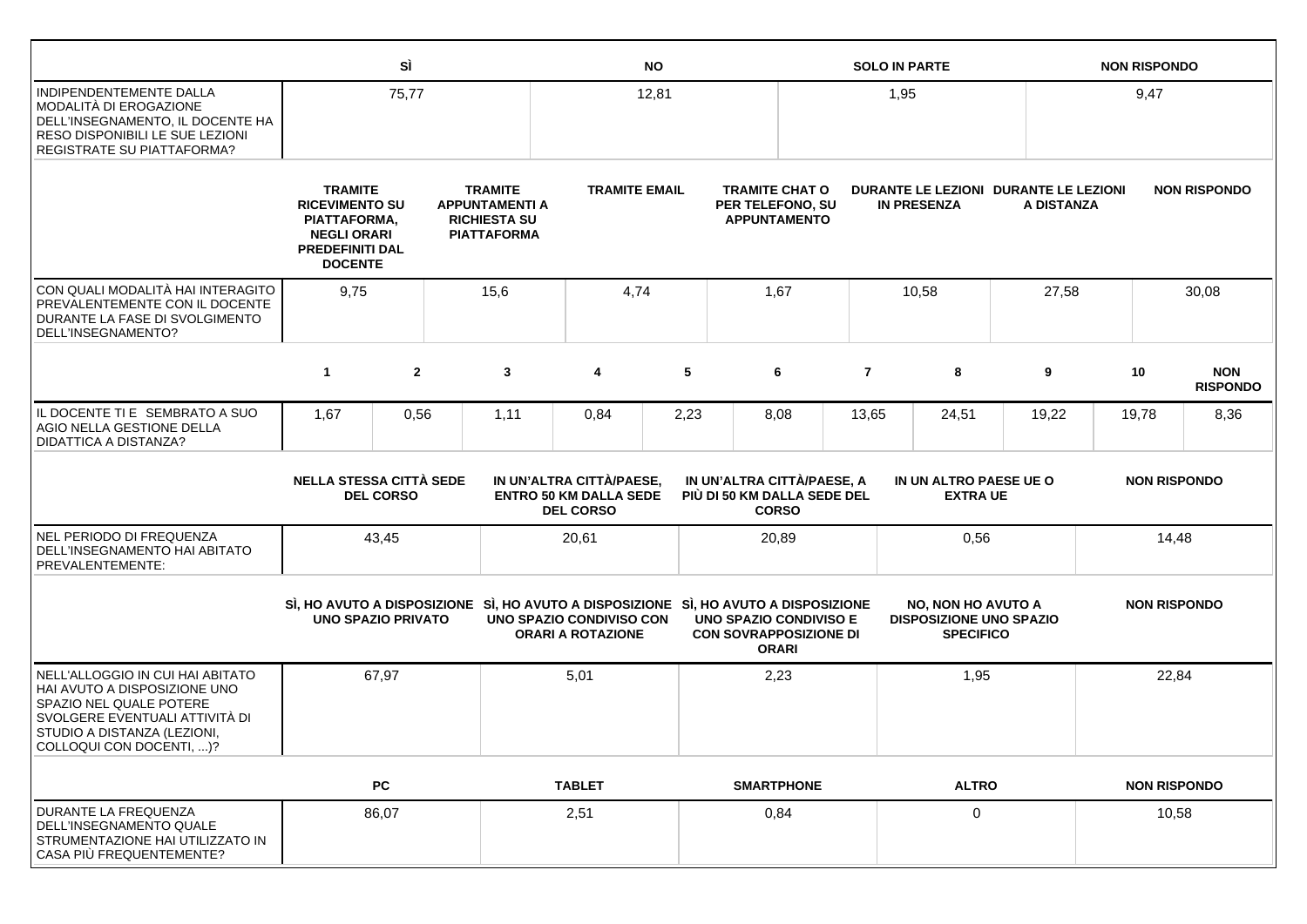|                                                                                                                                                                                                                                                                 | AD USO ESCLUSIVAMENTE<br>AD USO CONDIVISO, CON<br><b>PERSONALE</b><br><b>ORARI A ROTAZIONE</b> |                |              |                         | AD USO CONDIVISO, CON<br><b>SOVRAPPOSIZIONE DI ORARI</b> |           |                | <b>NON HO AVUTO A</b><br><b>NON RISPONDO</b><br><b>DISPOSIZIONE IN CASA</b><br><b>ALCUNO STRUMENTO</b> |       |                     |                               |  |
|-----------------------------------------------------------------------------------------------------------------------------------------------------------------------------------------------------------------------------------------------------------------|------------------------------------------------------------------------------------------------|----------------|--------------|-------------------------|----------------------------------------------------------|-----------|----------------|--------------------------------------------------------------------------------------------------------|-------|---------------------|-------------------------------|--|
| CON QUALE MODALITÀ DI UTILIZZO HAI<br>AVUTO A DISPOSIZIONE IN CASA UN<br>PC/TABLET?                                                                                                                                                                             | 3,06<br>82,45                                                                                  |                |              |                         | 1,95                                                     |           | $\mathbf 0$    | 12,53                                                                                                  |       |                     |                               |  |
|                                                                                                                                                                                                                                                                 | $\mathbf{1}$                                                                                   | $\overline{2}$ | $\mathbf{3}$ | $\overline{\mathbf{4}}$ | 5                                                        | 6         | $\overline{7}$ | 8                                                                                                      | 9     | 10                  | <b>NON</b><br><b>RISPONDO</b> |  |
| LE APPARECCHIATURE (COMPUTER,<br>TABLET, TELEFONINO) E LA<br>CONNESSIONE INTERNET A TUA<br>DISPOSIZIONE TI HANNO PERMESSO<br>DI FRUIRE IN MODO SODDISFACENTE<br>(AUDIO, VIDEO, INTERATTIVITÀ) DELLE<br>ATTIVITÀ DELL'INSEGNAMENTO<br><b>EROGATE A DISTANZA?</b> | $\mathbf 0$                                                                                    | 0,28           | 0,28         | 1,39                    | 5,29                                                     | 8,91      | 13,65          | 23,68                                                                                                  | 17,83 | 16,99               | 11,7                          |  |
|                                                                                                                                                                                                                                                                 |                                                                                                | <b>SI</b>      |              |                         |                                                          | <b>NO</b> |                |                                                                                                        |       | <b>NON RISPONDO</b> |                               |  |
| SUGGERISCI DI ALLEGGERIRE IL<br>CARICO DIDATTICO COMPLESSIVO                                                                                                                                                                                                    |                                                                                                | 26,74          |              |                         |                                                          | 52,92     |                |                                                                                                        | 20,33 |                     |                               |  |
|                                                                                                                                                                                                                                                                 |                                                                                                | SI             |              |                         |                                                          | <b>NO</b> |                |                                                                                                        |       | <b>NON RISPONDO</b> |                               |  |
| SUGGERISCI DI AUMENTARE<br>L'ATTIVITA' DI SUPPORTO DIDATTICO                                                                                                                                                                                                    |                                                                                                | 33,7           |              |                         | 44,01                                                    |           |                |                                                                                                        | 22,28 |                     |                               |  |
|                                                                                                                                                                                                                                                                 |                                                                                                | <b>SI</b>      |              |                         |                                                          | <b>NO</b> |                |                                                                                                        |       | <b>NON RISPONDO</b> |                               |  |
| SUGGERISCI DI FORNIRE PIU'<br>CONOSCENZE DI BASE                                                                                                                                                                                                                |                                                                                                | 36,49          |              |                         |                                                          | 46,8      |                |                                                                                                        | 16,71 |                     |                               |  |
|                                                                                                                                                                                                                                                                 |                                                                                                | SI             |              |                         |                                                          | <b>NO</b> |                |                                                                                                        |       | <b>NON RISPONDO</b> |                               |  |
| SUGGERISCI DI ELIMINARE DAL<br>PROGRAMMA ARGOMENTI GIA'<br>TRATTATI IN ALTRI INSEGNAMENTI                                                                                                                                                                       |                                                                                                | 14,76          |              |                         |                                                          | 66,3      |                |                                                                                                        | 18,94 |                     |                               |  |
|                                                                                                                                                                                                                                                                 |                                                                                                | SI             |              |                         |                                                          | <b>NO</b> |                |                                                                                                        |       | <b>NON RISPONDO</b> |                               |  |
| SUGGERISCI DI MIGLIORARE IL<br>COORDINAMENTO CON ALTRI<br><b>INSEGNAMENTI</b>                                                                                                                                                                                   |                                                                                                | 37,05          |              |                         |                                                          | 40,95     |                |                                                                                                        |       | 22,01               |                               |  |
|                                                                                                                                                                                                                                                                 |                                                                                                | SI             |              |                         |                                                          | <b>NO</b> |                |                                                                                                        |       | <b>NON RISPONDO</b> |                               |  |
| SUGGERISCI DI MIGLIORARE LA<br><b>QUALITA' DEL MATERIALE DIDATTICO</b>                                                                                                                                                                                          |                                                                                                | 38,16          |              |                         | 43,45                                                    |           |                |                                                                                                        | 18,38 |                     |                               |  |